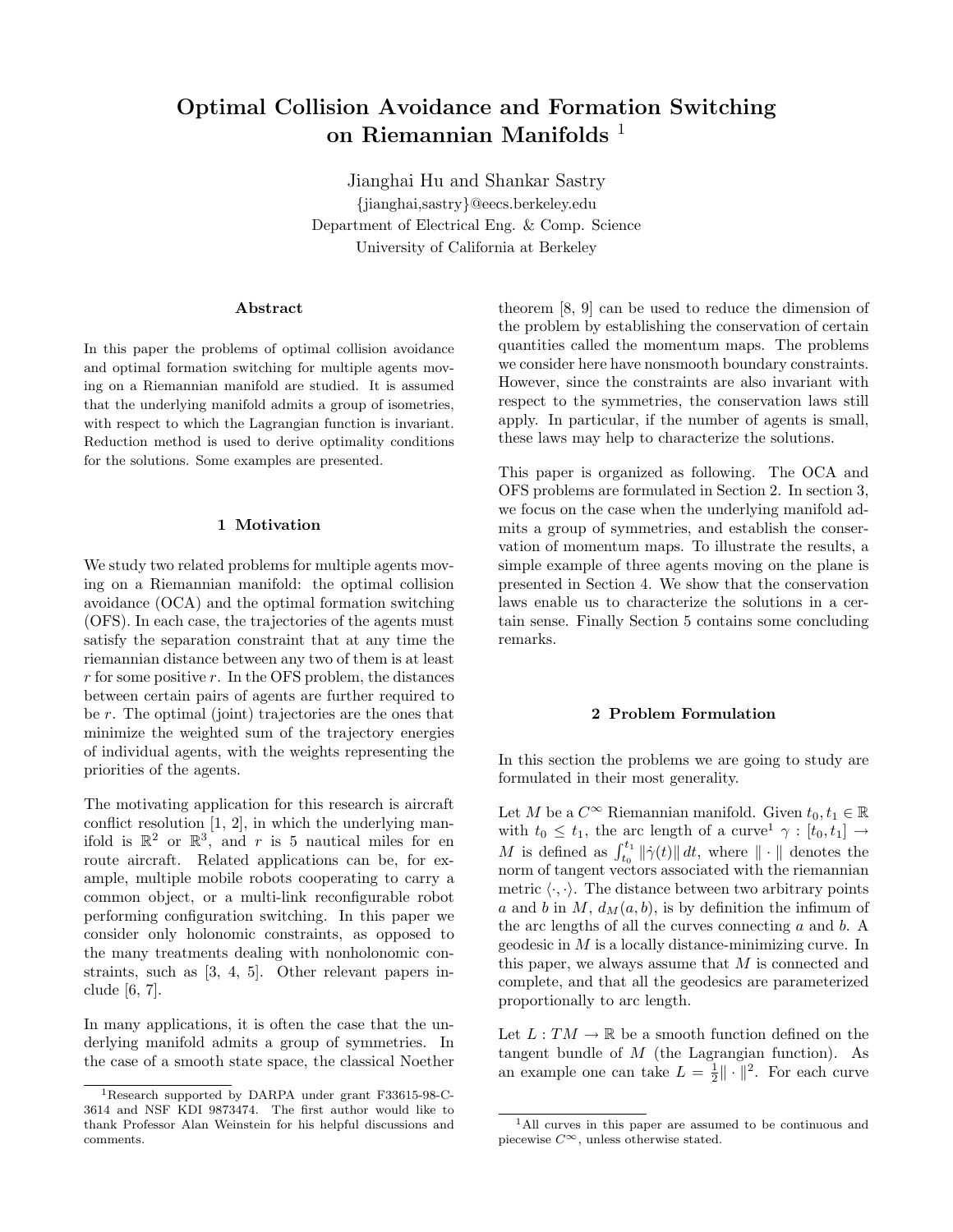$\gamma : [t_0, t_1] \to M$ , its cost is defined as

$$
J(\gamma) = \int_{t_0}^{t_1} L[\dot{\gamma}(t)] dt.
$$
 (1)

The curve joining two fixed points in  $M$  with minimal cost is an instance of the extremals of the functional J, which in any local coordinates of TM,  $(q_1, \ldots, q_m, \dot{q}_1, \ldots, \dot{q}_m)$ ,  $m = \dim(M)$ , can be characterized by the Euler-Lagrange equations [8]:

$$
\frac{d}{dt}\frac{\partial L}{\partial \dot{q}_i} = \frac{\partial L}{\partial q_i}, \quad i = 1, \dots, m.
$$

By choosing  $L = \frac{1}{2} || \cdot ||^2$ , the above equations describe the geodesics in  $M$  ([10]).

Consider an (ordered) k-tuple of points of  $M$ ,  $\langle q_i \rangle_{i=1}^k =$  $(q_1, \ldots, q_k)$ . We say that  $\langle q_i \rangle_{i=1}^k$  satisfies the rseparation condition for some positive  $r$  if and only if  $d_M(q_i, q_j) \geq r$  for all  $i \neq j$ . Let  $\langle a_i \rangle_{i=1}^k$  and  $\langle b_i \rangle_{i=1}^k$ be two  $k$ -tuples of points of  $M$ , each of which satisfies the r-separation condition.  $\langle a_i \rangle_{i=1}^k$  is called the *starting* position and  $\langle b_i \rangle_{i=1}^k$  the destination position.

Let  $h = (h_1, \ldots, h_k)$  be a k-tuple of curves in M defined on  $[t_0, t_1]$  such that  $h_i(t_0) = a_i, h_i(t_1) = b_i$ , for  $i = 1, \ldots, k$ . One can think of h as the joint trajectory of k agents moving on M which starts from  $a_i$  at time  $t_0$ and ends at  $b_i$  at time  $t_1$  for  $i = 1, \ldots, k$  respectively. h is said to be *collision-free* if the k-tuple  $\langle h_i(t) \rangle_{i=1}^k$ satisfies the *r*-separation condition for each  $t \in [t_0, t_1]$ . Alternatively, if each agent is a disk of radius  $\frac{r}{2}$  in  $M$ , then  $h$  is collision-free if and only if the corresponding joint trajectory satisfies that no two agents overlap throughout the encounter  $[t_0, t_1]$ . Naturally, r is chosen to be small enough so that it is possible to pack  $k$  disks of radius  $\frac{r}{2}$  in M.

The first problem we are going to study is

**Problem 1 (OCA)** Among all collision-free  $h =$  $\langle h_i \rangle_{i=1}^k$  which start from  $\langle a_i \rangle_{i=1}^k$  and end at  $\langle b_i \rangle_{i=1}^k$ , find the one (or ones) minimizing the cost

$$
J(h) = \sum_{i=1}^{k} \lambda_i J(h_i).
$$
 (2)

Here  $\langle \lambda_i \rangle_{i=1}^k$  is a k-tuple of positive numbers representing the relative priorities of the k agents, while  $J(h_i)$  is defined in  $(1)$  for each i.

There is an alternative way of formulating the OCA problem. By viewing each  $k$ -tuple of points of  $M$  as a single point in  $M^{(k)} = M \times \ldots \times M$ , h becomes a curve in  $M^{(k)}$  starting from  $a = (a_1, \ldots, a_k)$  at time  $t_0$  and ending at  $b = (b_1, \ldots, b_k)$  at time  $t_1$ , while avoiding the obstacle W defined by

$$
W = \bigcup_{i \neq j} \{ (x_1, \dots, x_k) \in M^{(k)} : d_M(x_i, x_j) < r \}.
$$

Hence solutions to Problem 1 are cost-minimizing curves in  $M^{(k)} \setminus W$  between a and b. If  $L = \frac{1}{2} || \cdot ||^2$  and all  $\lambda_i$ 's are identical, solutions are geodesics in  $M^{(k)}\backslash W$ , a manifold with nonsmooth boundary.

To introduce the second problem we need some notions. Let  $\langle q_i \rangle_{i=1}^k$  be a k-tuple of points of M satisfying the r-separation condition. Then a graph  $(V, E)$  called the formation pattern of  $\langle q_i \rangle_{i=1}^k$  can be constructed as following: the set of vertices is  $V = \{1, \ldots, k\}$ , and the set of edges  $E$  is such that an edge  $e_{ij}$  between vertex i and vertex j exists if and only if  $d_M(q_i, q_j) = r$ . For a collision-free k-tuple of curves  $h = \langle h_i \rangle_{i=1}^k$  in M defined on  $[t_0, t_1]$ , the formation pattern of h at time  $t \in [t_0, t_1]$ is defined to be the formation pattern of  $\langle h_i(t) \rangle_{i=1}^k$ .



Figure 1: Formation adjacency graph.

Depending on  $M, r$ , and  $k$ , not all graphs with  $k$  vertices can be realized as the formation pattern of some  $\langle q_i \rangle_{i=1}^k$ . Two possible formation patterns are called adjacent if either of them is a subgraph of the other. This relation can be used to define a graph  $G_{adj}$  called the *formation* adjacency graph, whose set of vertices is the set of all possible formation patterns, and whose set of edges is such that an edge connects two formation patterns if and only if they are adjacent. Figure 1 shows  $G_{adj}$  in the case  $M = \mathbb{R}$  and  $k = 3$ , where the attachments of the "ground" symbol to vertices 2, . . . , 8 signal their adjacency with vertex 1.

Now we are ready to define the second problem.

**Problem 2 (OFS)** Let  $G'_{adj}$  be a connected subgraph of  $G_{adj}$  such that the formation patterns of  $\langle a_i \rangle_{i=1}^k$  and  $\langle b_i \rangle_{i=1}^k$  are both vertices of  $G'_{adj}$ . Among all collisionfree h which start from  $\langle a_i \rangle_{i=1}^k$ , end in  $\langle b_i \rangle_{i=1}^k$ , and satisfy the additional constraint that the formation pattern of h at any time  $t \in [t_0, t_1]$  belongs to the vertices of  $G'_{adj}$ , find the one (or ones) minimizing the cost (2).

In the example shown in Figure 1, one can choose  $G'_{adj}$ to be the subgraph consisting of vertices 5, 6, 7, 8, and all the edges among them, thus requiring that all three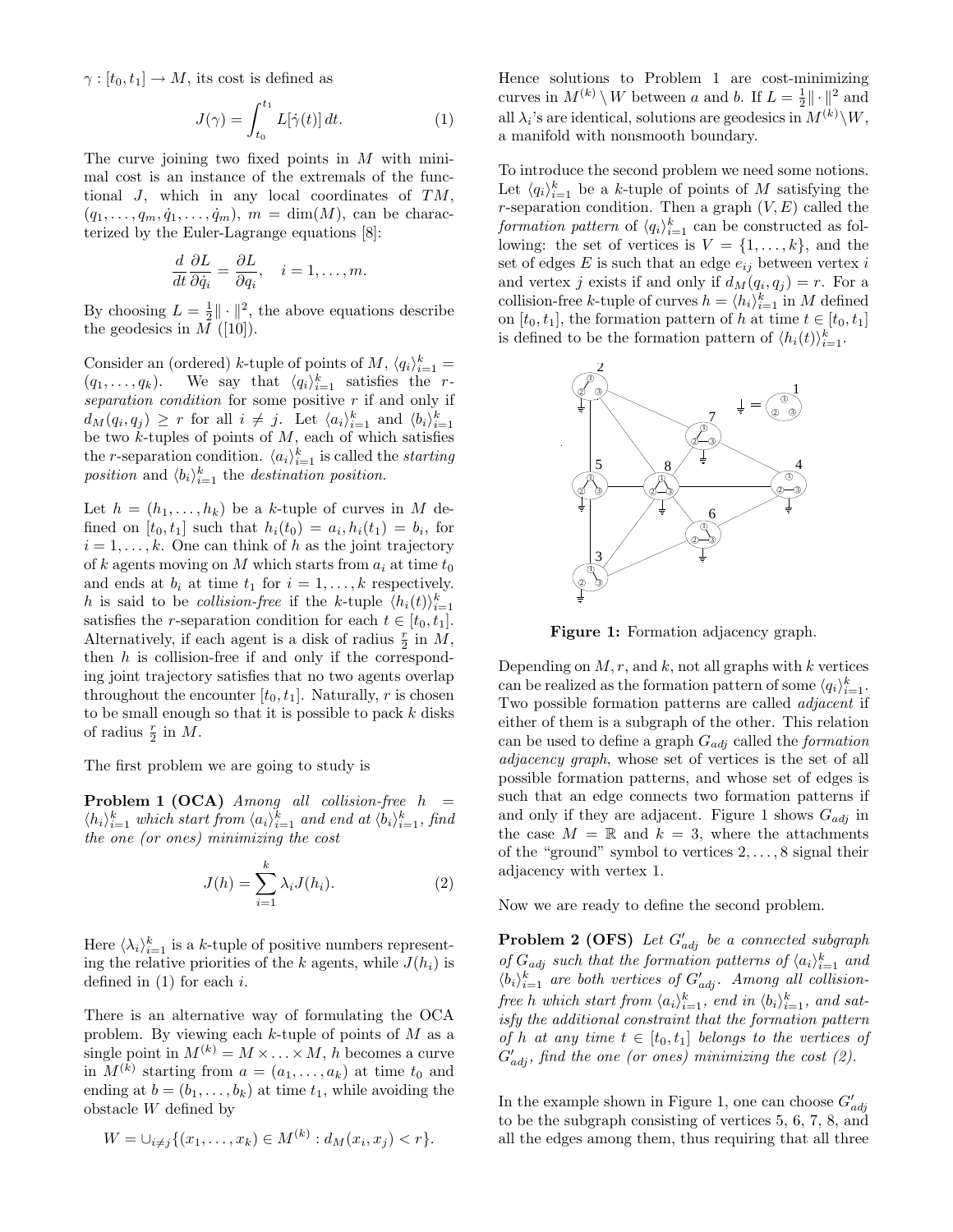agents, each of which is of radius  $\frac{r}{2}$ , have to "contact" each other either directly or indirectly at all time. Alternatively,  $G'_{adj}$  can be the subgraph consisting of vertices 2, 5, 7, 8, and all the edges among them. So agent 1 and 2 have to be bound together at all time, and the OFS problem becomes the optimal collision avoidance between agent 3 and this two-agent subsystem.

For certain  $G'_{adj}$ , the OFS problem may not have a solution. For example in Figure 1, if  $G'_{adj}$  consists of only vertex 1, then the corresponding subset of  $M^{(k)} \setminus W = \mathbb{R}^6 \setminus W$  is its interior. For any two points  $a, b \in \text{int}(\mathbb{R}^6 \setminus W)$  that are not 'visible' to each other with respect to the obstacle  $W$  (i.e., the line segment connecting them is not fully contained in  $\text{int}(\mathbb{R}^6 \setminus W)),$ the OFS problem does not admit a solution. Therefore some constraints on  $G'_{adj}$  have to be imposed to ensure that a solution exists for the OFS problem. This is guaranteed if  $G'_{adj}$  has the following property: for each formation pattern  $(V, E)$  belonging to the vertices of  $G'_{adj}$ , any formation pattern  $(V', E')$  containing  $(V, E)$ as a subgraph is also a vertex of  $G'_{adj}$ . We call such a  $G'_{adj}$  closed, since the subset of  $M^{(k)} \setminus W$  it corresponds to is closed. In the following, we will always assume  $G'_{adj}$  to be closed.

## 3 Symmetry Reduction

Instead of working on general Riemannian manifolds, we focus on the special case when M admits a group of symmetries. More precisely, we assume:

- 1.  $\Phi: G \times M \to M$  is a  $C^{\infty}$  left action of a Lie group G on M by isometries.
- 2. The Lagrangian function L is G-invariant.

For brevity, we write  $gx = \Phi(g, x)$ . For each  $g \in G$ , define  $\Phi_q : M \to M$  to be the map  $x \mapsto gx, \forall x \in M$ . Similarly, for each  $x \in M$  define  $\Phi^x : G \to M$  to be the map  $g \mapsto gx$ ,  $\forall g \in G$ . Both  $\Phi_g$  and  $\Phi^x$  are  $C^{\infty}$  maps. That  $\Phi$  is a left action is equivalent to that  $\Phi_e = id_M$ , where e is the identity of G, and that for  $g_1, g_2 \in G$ ,  $\Phi_{g_1g_2} = \Phi_{g_1} \circ \Phi_{g_2}$ . For each  $g \in G$ , assumption 1 implies that  $\Phi_g$  is an isometry of M, while assumption 2 implies that  $L \circ d\Phi_g = L$ . Here  $d\Phi_g : TM \to TM$  is the tangent map of  $\Phi_q$ .

Examples of such M and G include

**Example 1** Let  $M = \mathbb{R}^n$ ,  $L = \frac{1}{2} || \cdot ||^2$ . Let  $G = \mathbf{SE}_n$ be the group of rigid body motions of  $\mathbb{R}^n$ .

**Example 2** Let  $M = \mathbf{S}^{n-1}$  be the  $(n-1)$ -sphere in  $\mathbb{R}^n$ with the standard metric. Let  $G = \mathbf{SO}_n$  be the group of rotations. Let  $L = \frac{1}{2} \|\cdot\|^2$ .

**Example 3** Let  $M = G$  be a Lie group equipped with a left invariant riemannian metric. Then the group multiplication  $G \times G \to G$  is a left action of G on itself by isometries. Let  $L: TG \to \mathbb{R}$  be any left invariant function. Such L's correspond in a one-to-one way with functions  $l : \mathfrak{g} = T_e G \rightarrow \mathbb{R}$ .

In mechanics there is the well-known Noether theorem, which roughly states that for every symmetry there corresponds an integral of motion [8, 9]. This is also the case here. In general, there are two equivalent ways of deriving the conserved quantities, the Lagrangian and the Hamiltonian, which are related by the Legendre transform [8]. In this paper we adopt the more direct Lagrangian point of view for two reasons. First the nonsmooth nature of the problems can be more easily dealt with this way; second some modification of the arguments can lead to global results which are otherwise hard to obtain. These will be explored in future work.

Suppose  $h = \langle h_i \rangle_{i=1}^k$  is an optimal solution to the OCA (or OFS) problem. We shall derive necessary conditions on h in the following way. Let  $g : (-\epsilon, \epsilon) \times [t_0, t_1] \to G$ be a  $C^{\infty}$  proper variation of the constant identity map  $c_e$  mapping every  $t \in [t_0, t_1]$  to  $e \in G$ , i.e.  $g(\cdot, t_0) =$  $g(\cdot, t_1) = g(0, \cdot) \equiv e$ , where  $\epsilon$  is a small positive number. Then for each  $s \in (-\epsilon, \epsilon), g_s(\cdot) = g(s, \cdot)$  is a  $C^{\infty}$  curve in G both starting and ending at e, hence can be used to define a k-tuple of curves  $h_s = \langle h_{s,i} \rangle_{i=1}^k \triangleq \langle g_s h_i \rangle_{i=1}^k$ , which starts from  $\langle a_i \rangle_{i=1}^k$  and ends in  $\langle b_i \rangle_{i=1}^k$ . Moreover,  $h<sub>s</sub>$  is collision-free and has the same formation pattern at all time as h by assumption 1. Notice that  $h_0 = h$ . Define  $J(s) = J(h_s)$ . Then a necessary condition for h to be optimal is that  $\frac{dJ}{ds}(0) = 0$ .

For each  $(s, t) \in (-\epsilon, \epsilon) \times [t_0, t_1]$ , denote

$$
\dot{g}_s(t) = \dot{g}(s,t) = \frac{\partial g}{\partial t}(s,t), g'_s(t) = g'(s,t) = \frac{\partial g}{\partial s}(s,t),
$$

both of which belong to  $T_{g(s,t)}G$ . Define

$$
\xi_s(t) = \xi(s,t) = g(s,t)^{-1}\dot{g}(s,t),
$$
  

$$
\eta_s(t) = \eta(s,t) = g(s,t)^{-1}g'(s,t).
$$

Here to simplify notation we use  $g(s,t)^{-1}\dot{g}(s,t)$  to denote  $dT_{g(s,t)^{-1}}[\dot{g}(s,t)]$  (for any  $g \in G$ ,  $T_g : G \to G$ stands for the left multiplication by g, while  $dT_g$  is its tangent map). Similarly for  $g(s,t)^{-1}g'(s,t)$ . This kind of notational simplifications will be carried out in the following without further explanation. Both  $\xi(s,t)$  and  $\eta(s,t)$  belong to  $T_eG = \mathfrak{g}$ , the Lie algebra of G. The fact that  $g$  is a proper variation implies that  $g'(\cdot, t_0) = g'(\cdot, t_1) = 0$ , hence  $\eta(\cdot, t_0) = \eta(\cdot, t_1) = 0$ . Moreover,  $g(0, \cdot) = e$  implies that  $\dot{g}(0, \cdot) = 0$ , hence  $\xi_0(\cdot) = 0.$ 

**Lemma 1** ([11]) Let  $\xi'(s,t) = \frac{\partial \xi}{\partial s}(s,t)$  and  $\dot{\eta}(s,t) =$  $\frac{\partial \eta}{\partial t}(s,t)$ . Then  $\xi' = \dot{\eta} + [\xi, \eta]$ .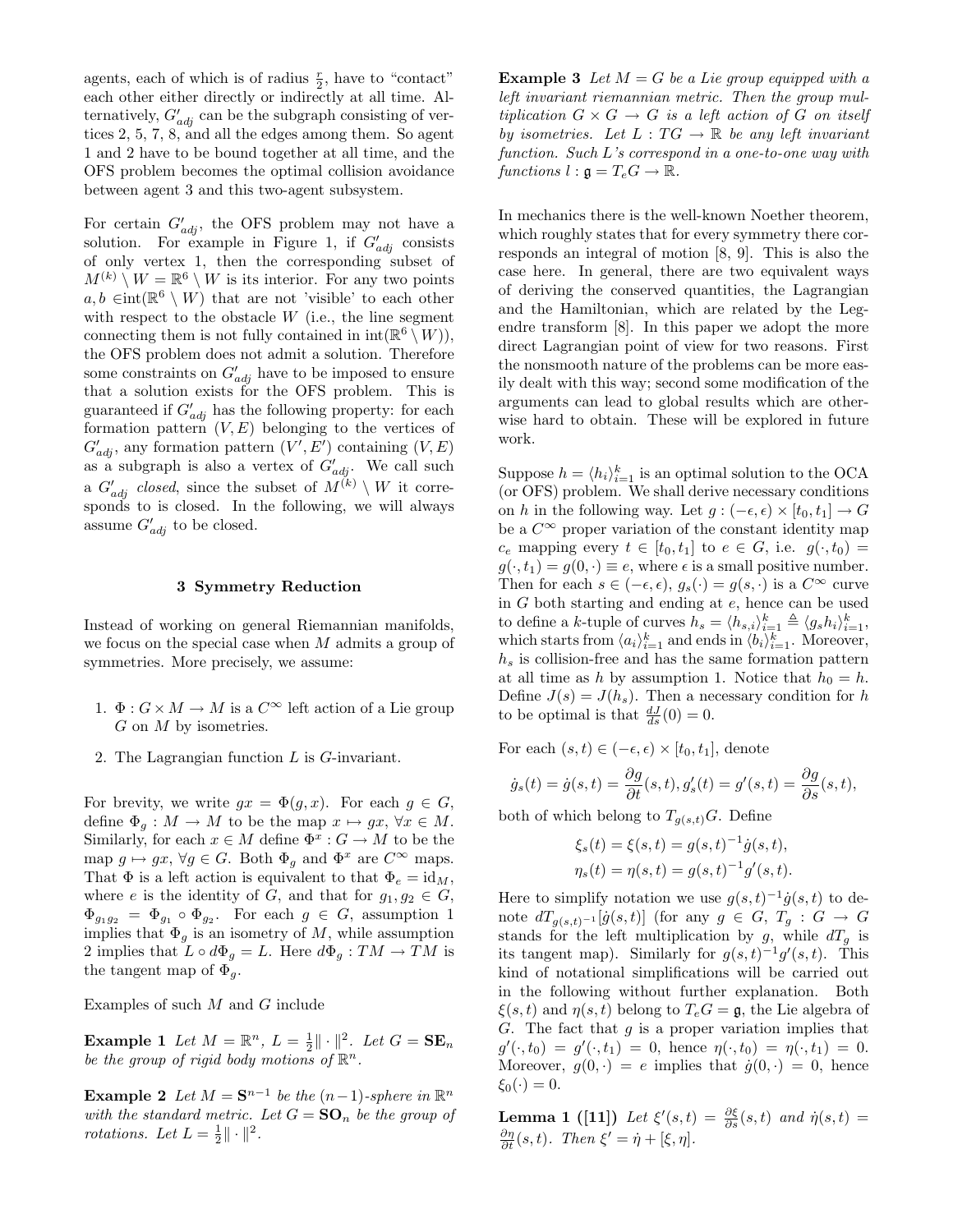Define  $\omega(t) = \xi'_0(t)$ ,  $\forall t \in [t_0, t_1]$ . Then by letting  $s = 0$ in Lemma 1, we have  $\omega = \dot{\eta}_0 + [\xi_0, \eta_0] = \dot{\eta}_0$  since  $\xi_0 \equiv$ 0. So  $\int_{t_0}^{t_1} \omega dt = \eta_0(t_1) - \eta_0(t_0) = 0$ . Conversely, for each  $\omega : [t_0, t_1] \to \mathfrak{g}$  with  $\int_{t_0}^{t_1} \omega dt = 0$ , we can define  $g(s,t) = \exp_e[s \int_{t_0}^t \omega(t) dt], \forall (s,t) \in (-\epsilon, \epsilon) \times [t_0, t_1]$  for some  $\epsilon > 0$  small enough, which is a proper variation of  $c_e$  with  $\omega = \xi_0'$ , where  $\xi = g^{-1}\dot{g}$ . Therefore,

**Lemma 2** A  $C^{\infty}$  map  $\omega$  :  $[t_0, t_1] \rightarrow \mathfrak{g}$  can be realized as  $\omega = \xi_0'$  where  $\xi = g^{-1} \dot{g}$  for some  $C^{\infty}$  proper variation g of  $c_e$  if and only if  $\int_{t_0}^{t_1} \omega dt = 0$ .

Suppose one such g is chosen. For each  $(s, t) \in (-\epsilon, \epsilon) \times$  $[t_0, t_1], i = 1, \ldots, k$ , we have<sup>2</sup>

$$
L[\dot{h}_{s,i}] = L[\dot{g}_s h_i + g_s \dot{h}_i] = L[\xi_s h_i + \dot{h}_s],
$$
 (3)

by the *G*-invariance of L. Here  $\dot{g}_s h_i = d\Phi^{h_i}(\dot{g}_s)$ , and  $g_s \dot{h}_i = d\Phi_{g_s}(\dot{h}_i)$ . The cost of  $h_s$  is

$$
J(s) = \sum_{i=1}^{k} \lambda_i \int_{t_0}^{t_1} L[\xi_s h_i + \dot{h}_i] dt.
$$
 (4)

For any vector space V, denote with  $(\cdot, \cdot) : V^* \times V \to \mathbb{R}$ the natural pairing between  $V$  and its dual  $V^*$ . Differentiating (4) at  $s = 0$ , one gets

$$
J'(0) = \sum_{i=1}^{k} \lambda_i \int_{t_0}^{t_1} (dL_{\xi_s h_i + \dot{h}_i}, \xi'_s h_i) dt \Big|_{s=0}
$$
  
= 
$$
\sum_{i=1}^{k} \lambda_i \int_{t_0}^{t_1} (dL_{\dot{h}_i}, d\Phi^{h_i}(\omega)) dt
$$
 (5)  
= 
$$
\int_{t_0}^{t_1} (\sum_{i=1}^{k} \lambda_i (d\Phi^{h_i})^* dL_{\dot{h}_i}, \omega) dt,
$$

where  $dL_{\dot{h}_i} \in T_{h_i}^*M$  is in fact the differential at  $\dot{h}_i$ of  $L|_{T_{h_i}M}$ , the restriction of L on  $T_{h_i}M$ .  $(d\Phi^{h_i})^*$  :  $T_{h_i}^* M \to \mathfrak{g}^*$  is the dual of  $d\Phi^{h_i} : \mathfrak{g} \to T_{h_i} M$ , i.e.,

$$
((d\Phi^{h_i})^*u, v) = (u, d\Phi^{h_i}v), \forall u \in T_{h_i}^*M, v \in \mathfrak{g}.
$$
 (6)

From (5) and Lemma 2, the condition that  $J'(0) = 0$ for all proper variation  $g$  of  $c_e$  is equivalent to

$$
\int_{t_0}^{t_1} \left(\sum_{i=1}^k \lambda_i (d\Phi^{h_i})^* dL_{\dot{h}_i}, \omega\right) dt = 0,
$$

for all  $\omega : [t_0, t_1] \to \mathfrak{g}$  such that  $\int_{t_0}^{t_1} \omega dt = 0$ . Note that  $\sum_{i=1}^{k} \lambda_i (d\Phi^{h_i})^* dL_{\dot{h}_i}$  is piecewise  $C^{\infty}$ , so we have

**Theorem 1 (Noether)** Suppose  $h = \langle h_i \rangle_{i=1}^k$  is an optimal solution to the OCA (or OFS) problem. Then there exists a constant  $\nu_0 \in \mathfrak{g}^*$  such that

$$
\nu \triangleq \sum_{i=1}^{k} \lambda_i (d\Phi^{h_i})^* dL_{\dot{h}_i} \equiv \nu_0 \tag{7}
$$

for all  $t \in [t_0, t_1]$  where  $\dot{h}_i$ 's are well defined.

If the boundary constraints are ignored, then  $\nu$  defined in (7) as a function of  $\dot{h}_i$ 's is in fact the momentum map for the left action of G on  $M^{(k)}$  with Lagrangian function  $\sum_{i=1}^{k} \lambda_i L(\dot{h}_i)$  ([9]). The point of Theorem 1 is that this momentum map is still conserved in the presence of obstacles, even when the state space is obtained by piecing together cells in a nonsmooth way.

If  $L = \frac{1}{2} \|\cdot\|^2$ , the conclusion of Theorem 1 can be simplified by canonically identifying each  $u \in T_{h_i}M$ with the element in  $T_{h_i}^*M$  defined by  $v \mapsto \langle u, v \rangle$ ,  $\forall v \in$  $T_{h_i}M$ . Thus  $dL_{\dot{h}_i}$  is identified with  $\dot{h}_i$ , and (7) becomes

$$
\sum_{i=1}^{k} \lambda_i (d\Phi^{h_i})^* \dot{h}_i \equiv \nu_0 \in \mathfrak{g}^* \tag{8}
$$

where  $(d\Phi^{h_i})^* : T_{h_i}M \to \mathfrak{g}$  is now defined by

$$
((d\Phi^{h_i})^*u, v) = \langle u, d\Phi^{h_i}v \rangle, \forall u \in T_{h_i}M, v \in \mathfrak{g}. \tag{9}
$$

In Example 1, it can be shown that the conserved quantities are the classical linear momentum and the (generalized) angular momentum of a k-particle system moving on  $\mathbb{R}^n$ . In Example 2, (7) becomes the conservation of angular momentum of a k-particle system moving on  $S^{n-1}$ . In both cases, the k particles have masses  $\lambda_1, \ldots, \lambda_k$ . We illustrate this only for Example 2. For any  $u \in T_{h_i} \mathbf{S}^{n-1}$  and any  $v \in \mathfrak{so}_n$ ,

$$
\langle u, d\Phi^{h_i} v \rangle = \langle u, v h_i \rangle = u^t v h_i = \langle u h_i^t, v \rangle_F,
$$

where  $\langle \cdot, \cdot \rangle_F$  is the Frobenius inner product on  $\mathbb{R}^{n \times n}$ defined by  $\langle A, B \rangle = \text{tr}(A^t B), \forall A, B \in \mathbb{R}^{n \times n}$ . Since v is skew-symmetric, we have

$$
\langle uh_i^t, v \rangle_F = \frac{1}{2} \langle uh_i^t - h_i u^t, v \rangle_F,
$$

where  $uh_i^t - h_iu^t$  is skew-symmetric, hence belongs to  $\mathfrak{so}_n$ . Combining the above two equations with (9), we have  $((d\Phi^{h_i})^*u, v) = \frac{1}{2}\langle uh_i^t - h_iu^t, v \rangle_F, \forall v \in \mathfrak{so}_n$ . So  $(d\Phi^{h_i})^*u = uh_i^t - h_iu^{\bar{t}}$  under the identification of  $\mathfrak{so}_n$ with  $\mathfrak{so}_n^*$  via  $\frac{1}{2}\langle \cdot, \cdot \rangle_F$ , and (8) becomes

$$
\sum_{i=1}^{k} \lambda_i (\dot{h}_i h_i^t - h_i \dot{h}_i^t) \equiv \nu_0 \in \mathfrak{so}_n,
$$
 (10)

In coordinates, if  $h_i = (h_{i,1}, \ldots, h_{i,n}) \in \mathbf{S}^{n-1}$ , then  $\sum_{i=1}^{k} \lambda_i (h_{ij_1} h_{ij_2}^t - h_{ij_1} h_{ij_2}^t) \equiv C_{j_1 j_2}$  for all  $j_1 \neq j_2$ . In

<sup>&</sup>lt;sup>2</sup>Since  $h_i$  is only piecewise  $C^{\infty}$ , this and all equations that follow should be understand to hold only for those  $t$  where  $\dot{h}_i$ 's are well defined.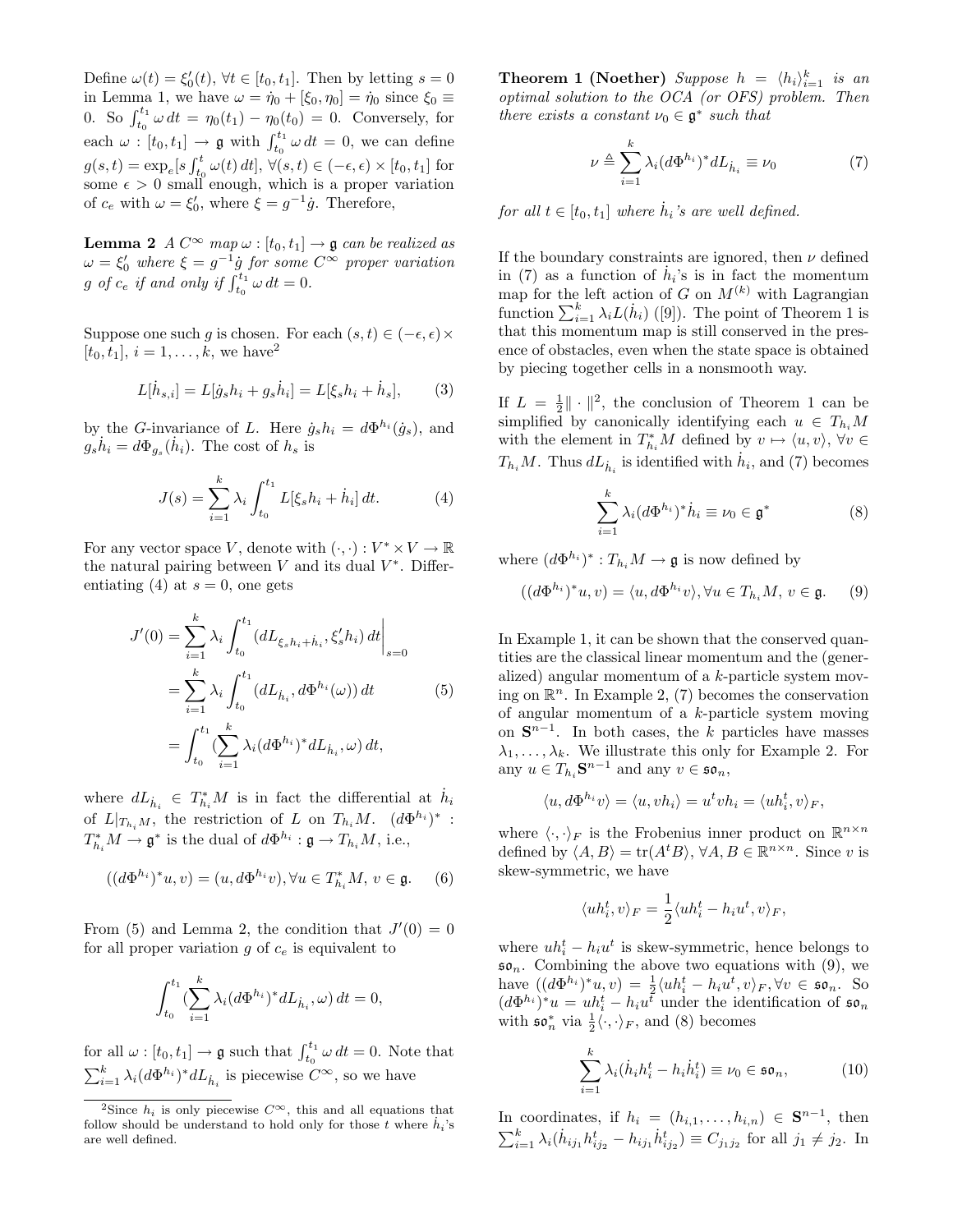particular, if  $n = 3$ , (10) can be written compactly as  $\sum_{i=1}^{k} \lambda_i (h_i \times \dot{h}_i) \equiv \Omega_0$  for some  $\Omega_0 \in \mathbb{R}^3$ , where  $\times$  is the vector product. So the total angular momentum is conserved.

Next we study a special case of Example 3 for which the conclusion of Theorem 1 takes an especially simple form. Let  $M = G$  be a Lie group with a bi-invariant riemannian metric (i.e., a metric that is invariant under both left and right multiplications. Let the action  $\Phi$  :  $G \times G \to G$  be the left multiplication. Choose  $L =$  $\frac{1}{2} \|\cdot\|^2$ . Suppose  $h = \langle h_i \rangle_{i=1}^k$  is a solution to the OCA (or OFS) problem. Then  $\forall u \in T_h, M, v \in \mathfrak{g}$ ,

$$
\langle u, d\Phi^{h_i} v \rangle = \langle u, v h_i \rangle = \langle u h_i^{-1} h_i, v h_i \rangle = \langle u h_i^{-1}, v \rangle.
$$
\n(11)

Therefore, we have

$$
((d\Phi^{h_i})^*u, v) = \langle uh_i^{-1}, v \rangle, \quad \forall v \in \mathfrak{g}.
$$

Under the canonical identification of  $\mathfrak g$  with  $\mathfrak g^*$  via  $\langle \cdot, \cdot \rangle$ , the last equation is equivalent to

$$
(d\Phi^{h_i})^*u = uh_i^{-1} \in \mathfrak{g}, \quad \forall u \in T_{h_i}M.
$$

Therefore the conservation law (8) can now be simplified to

$$
\sum_{i=1}^{k} \lambda_i \dot{h}_i h_i^{-1} \equiv \nu_0 \in \mathfrak{g}.\tag{12}
$$

In the simplest case, if M is a Euclidean space  $\mathbb{R}^n$  or a flat *n*-torus  $\mathbf{T}^n$  with the canonical metric and with addition as the group operation, then (12) implies the conservation of linear momentum.

# 4 An Example

In this section, we apply the results in the previous section to the OFS problem when  $M = \mathbb{R}^2$  and  $G = \mathbf{SE}_2$ . We assume  $k = 3$ ,  $r = 1$ , so the formation adjacency graph  $G_{adj}$  is plotted in Figure 1. Let  $G'_{adj}$  be the subgraph of  $G_{adj}$  consisting of vertices 5, 6, 7, 8 and all the edges among them. Therefore, in steering the three agents from their starting position  $\langle a_i \rangle_{i=1}^3$  to their destination position  $\langle b_i \rangle_{i=1}^3$ , it is required that at any time  $t \in [t_0, t_1]$ , there exists (at least) one agent whose distances with the rest two agents are both 1.

Suppose  $L = \frac{1}{2} || \cdot ||^2$ . Then the cost defined in (2) coincides with the sum of the integrals of kinetic energy of the three agents with masses  $\lambda_1, \lambda_2, \lambda_3$  respectively. Therefore by the Hamiltonian principle of least action [8], for each formation pattern, a solution to the OFS problem restricted to this particular formation pattern corresponds to the motion of a multi-link system moving on the plane with no external forces acting on it. The multi-link system consists of three particles (agents) of masses  $\lambda_1, \lambda_2, \lambda_3$  respectively, and there is

a rod of zero mass and length 1 between particle i and particle j if and only if  $e_{ij}$  is an edge of this formation pattern. If  $\langle a_i \rangle_{i=1}^3$  and  $\langle b_i \rangle_{i=1}^3$  belong to different formation patterns, then a switching between formation patterns must occur at some  $t \in [t_0, t_1]$ . During the switching, the velocities of the three agents will in general experience discontinuous changes.

However, by applying Theorem 1, we conclude that for any solution  $\langle h_i \rangle_{i=1}^3$  to the OFS problem, the total linear momentum  $\sum_{i=1}^{\bar{3}} \lambda_i \dot{h}_i$  and the total angular momentum  $\sum_{i=1}^{3} \lambda_i h_i^t R_{\pi/2} h_i$  are both constant throughout  $[t_0, t_1]$ . Here  $R_{\pi/2}$  is the 2 by 2 matrix of rotation by  $\frac{\pi}{2}$  counterclockwise. This is true even when there are switchings between different formation patterns. Moreover, since in this case solutions as curves in  $M^{(k)}$  are geodesics in a certain manifold with boundary, the total energy  $\sum_{i=1}^{3} \lambda_i ||\dot{h}_i||^2$  is also conserved.

It turns out that these conserved quantities are enough to characterize the solutions. For simplicity we assume that  $\lambda_1 = \lambda_2 = \lambda_3$ .

**Proposition 1** ([12]) If  $\langle h_i \rangle_{i=1}^3$  is a solution to the OFS problem with starting position  $\langle a_i \rangle_{i=1}^3$  and destination position  $\langle b_i \rangle_{i=1}^3$ . Then for any  $w \in \mathbb{R}^2$ , a solution to the OFS problem with starting position  $\langle a_i \rangle_{i=1}^3$ and destination position  $\langle b_i + w \rangle_{i=1}^3$  is  $\langle \hat{h}_i \rangle_{i=1}^3$ , where  $\hat{h}_i(t) = h_i(t) + \frac{t - t_0}{t_1 - t_0} w, \ \forall t \in [t_0, t_1].$ 

An intuitive way to understand Proposition 1 is that the solutions to the OFS problem correspond to the motions of a physical system, hence are invariant with respect to the choice of inertial coordinate systems, say, the one moving at constant speed  $-w$  relative to the stationary one.

By choosing an appropriate  $w$  if necessary, we can ensure that  $\frac{1}{3}\sum_{i=1}^{3} a_i = \frac{1}{3}\sum_{i=1}^{3} b_i$ . Proposition 1 implies that we only need to solve the OFS problem for this special case. In particular, we shall in the following assume that  $\frac{1}{3} \sum_{i=1}^{3} a_i = \frac{1}{3} \sum_{i=1}^{3} b_i = 0$ . Since the linear momentum is conserved, the solution  $\langle h_i \rangle_{i=1}^3$  in this case must satisfy  $\sum_{i=1}^{3} h_i(t) \equiv 0$ , i.e., the three-agent system has its center of masses stationary at 0. As a result,  $\langle h_i \rangle_{i=1}^3$  as a curve in  $\mathbb{R}^6$  is always contained in the four dimensional subspace V of  $\mathbb{R}^6$  defined by  $\{(x_1, y_1, x_2, y_2, x_3, y_3) : \sum_{i=1}^3 x_i = \sum_{i=1}^3 y_i = 0\}.$  This reduces the dimension of the problem by 2.

Each vertex in  $G'_{adj}$  is a formation pattern, which corresponds to a smooth submanifold of  $V \setminus W$ . For example, vertex 5 corresponds to  $\{(x_1,y_1,x_2,y_2,x_3,y_3)\in$  $\sqrt{}$  $V$  :  $d_{12} = d_{13} = 1, d_{23} > 1$ , where  $d_{ij} =$  $(x_i - x_j)^2 + (y_i - y_j)^2$ ,  $1 \leq i, j \leq 3$ . Denote this set with  $X_5$ . If we define  $\theta_{12}$  (respectively,  $\theta_{13}$ ) to be the angle  $(x_2 - x_1, y_2 - y_1)$  (respectively,  $(x_3 - x_1, y_3 - y_1)$ )